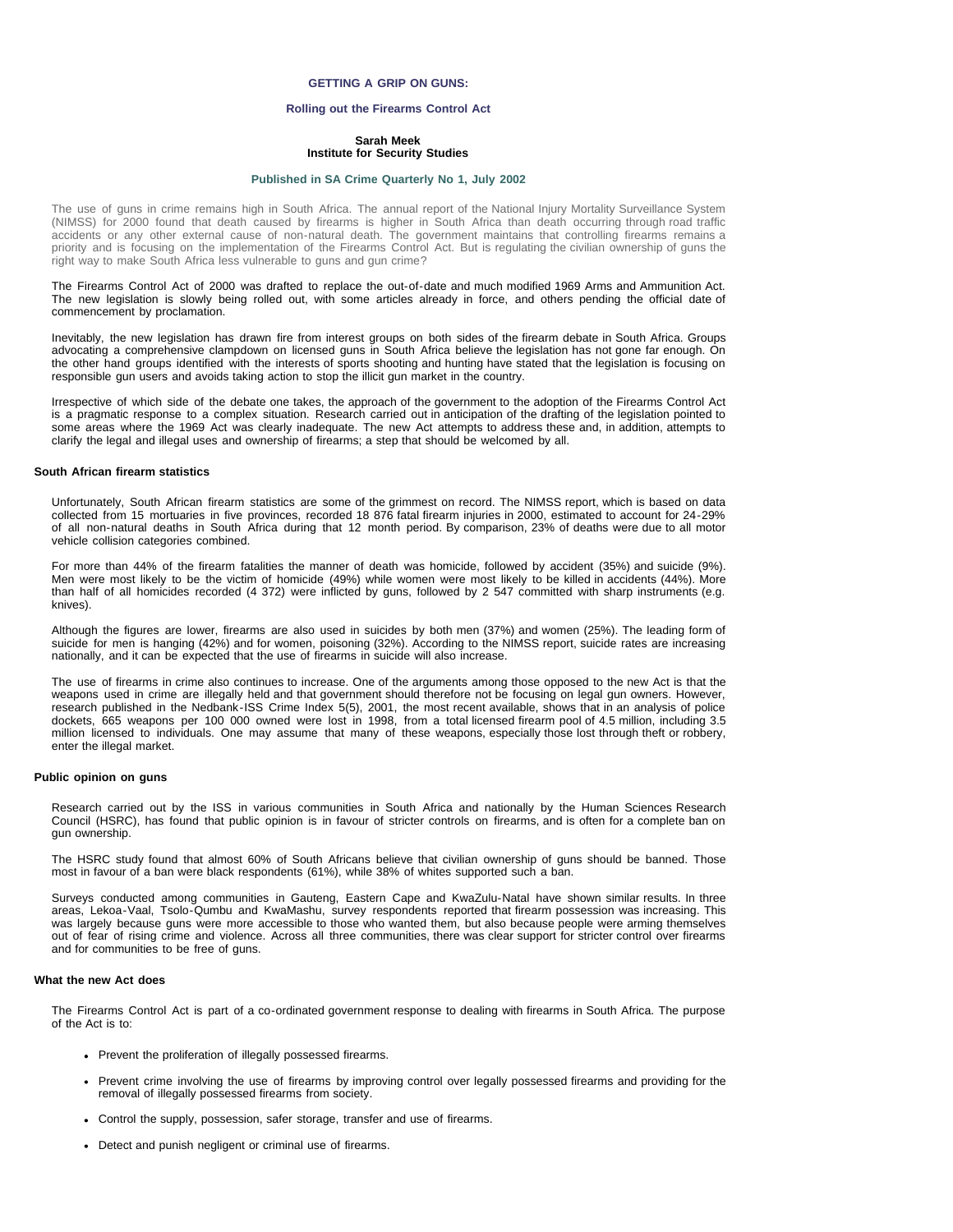Establish an effective system of firearms control and management.

The Act regulates the possession, use and transfer of firearms for individuals and business but excludes weapons owned by the state (e.g. police and military weapons).

The Act prohibits possession of some types of weapons, and defines when, and under what conditions, firearms may be owned.

Briefly, the Act:

- Prohibits fully automatic firearms (e.g. assault rifles, such as the AK-47).
- Prohibits firearms that have been modified, such as semi-automatic weapons that have been changed to fully automatic or where the length of the barrel of a gun has been shortened (e.g. sawn-off shotguns).
- Restricts the number of weapons an individual may possess to one weapon for self-defence and a total of four firearms for self-defence and occasional hunting and sports shooting.
- Requires each firearm to be licensed individually.
- Requires competency certificates, proving knowledge of the Act, practical tests and training (see box below).

The competency certificate must show the following:

- The make of weapon in question. ٠
- That the person applying:
	- Is over 21 years of age.
		- Is a South African citizen or permanent resident.
		- Is of 'stable mental condition' and not inclined to violence.
		- Is not addicted to drugs or alcohol.
	- Does not have a criminal record, inside or outside South Africa.
	- Has not been convicted of a list of crimes,
	- including violence or sexual abuse, or
	- physical or sexual abuse with in domestic
	- relationships.
- Establishes a five-year renewal system for competency certificates.  $\bullet$
- Establishes a renewal system for all new and existing firearm licenses, with a five-year renewal period for weapons acquired for self-defence, and ten years for firearms licensed for hunting or sports shooting.

Once the 2000 Act is in force, existing licence holders will have a grace period of five years during which the existing licence will remain valid. However, in that time people owning more than one weapon for self-defence, any prohibited weapons, or a total of more than four weapons, will be required to dispose of the additional or prohibited weapons.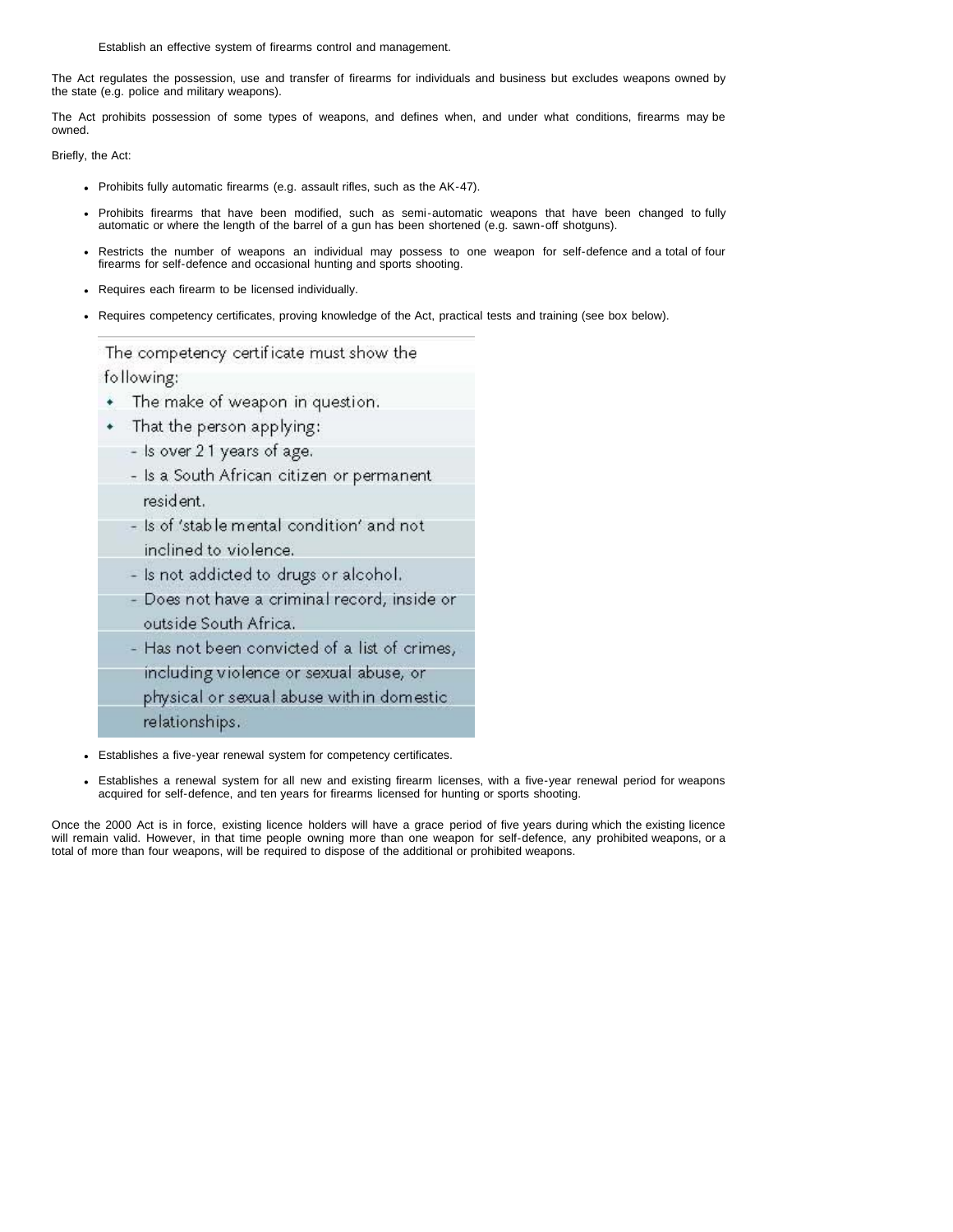| <b>PROVISION</b>                                                                     | 1969 ACT                                                                                                                                            | 2000 ACT                                                                                                                                                                                                                                                                                           |
|--------------------------------------------------------------------------------------|-----------------------------------------------------------------------------------------------------------------------------------------------------|----------------------------------------------------------------------------------------------------------------------------------------------------------------------------------------------------------------------------------------------------------------------------------------------------|
| Minimum age requirement.                                                             | 16 years                                                                                                                                            | 21 years                                                                                                                                                                                                                                                                                           |
| Number of firearms allowed<br>per person by category:<br>Self-defence                | Unlimited                                                                                                                                           | · Self-defence: 1 handgun<br>(not fully automatic) or<br>1 shotgun (not fully or<br>semi-automatic)                                                                                                                                                                                                |
| Occasional hunting/sports shooting<br>Professional hunting/sports shooting           |                                                                                                                                                     | • Occasional hunting/sports<br>shooting: total of 4 firearms,<br>with only 1 handgun<br>• Professional hunting/sports<br>shooting; unlimited but<br>requires sworn statement<br>from accredited hunting/<br>sports shooting organisation                                                           |
| Competency certificate                                                               | Not required                                                                                                                                        | Required<br>• 5-year renewal for self-<br>defence<br>• 10 years for other categories<br>of licence                                                                                                                                                                                                 |
| Knowledge test of Act                                                                | Not required                                                                                                                                        | Required                                                                                                                                                                                                                                                                                           |
| Training and practical test                                                          | Not required                                                                                                                                        | Required                                                                                                                                                                                                                                                                                           |
| Safe-storage for firearm and ammunition Yes                                          |                                                                                                                                                     | Yes                                                                                                                                                                                                                                                                                                |
| Lending firearms                                                                     | With permission of licence<br>holder for up to 14 days or<br>under supervision of license<br>holder                                                 | Under immediate supervision<br>of licence holder                                                                                                                                                                                                                                                   |
| Declaration of person unfit to possess<br>firearms (after a licence has been issued) | • Expressed intent to kill or<br>injure self<br>* Mental condition, addiction<br>to drugs or alcohol<br>• Conviction of firearm-related<br>offences | • Protection order issued<br>against licence holder<br>under Domestic Violence<br>Act<br>• Expressed intent to kill or<br>injure self or any other<br>person with gun or other<br>dangerous weapon<br>· Mental condition, addiction<br>to drugs or alcohol<br>• Failure to keep firearms<br>safely |
| Renewal period for licence                                                           | None                                                                                                                                                | • 5 years for self-defence<br>• 10 years for other categories<br>of licence                                                                                                                                                                                                                        |

# **Next steps**

At the time of writing only certain provisions of the 2000 Act have entered into force. Those relate to: